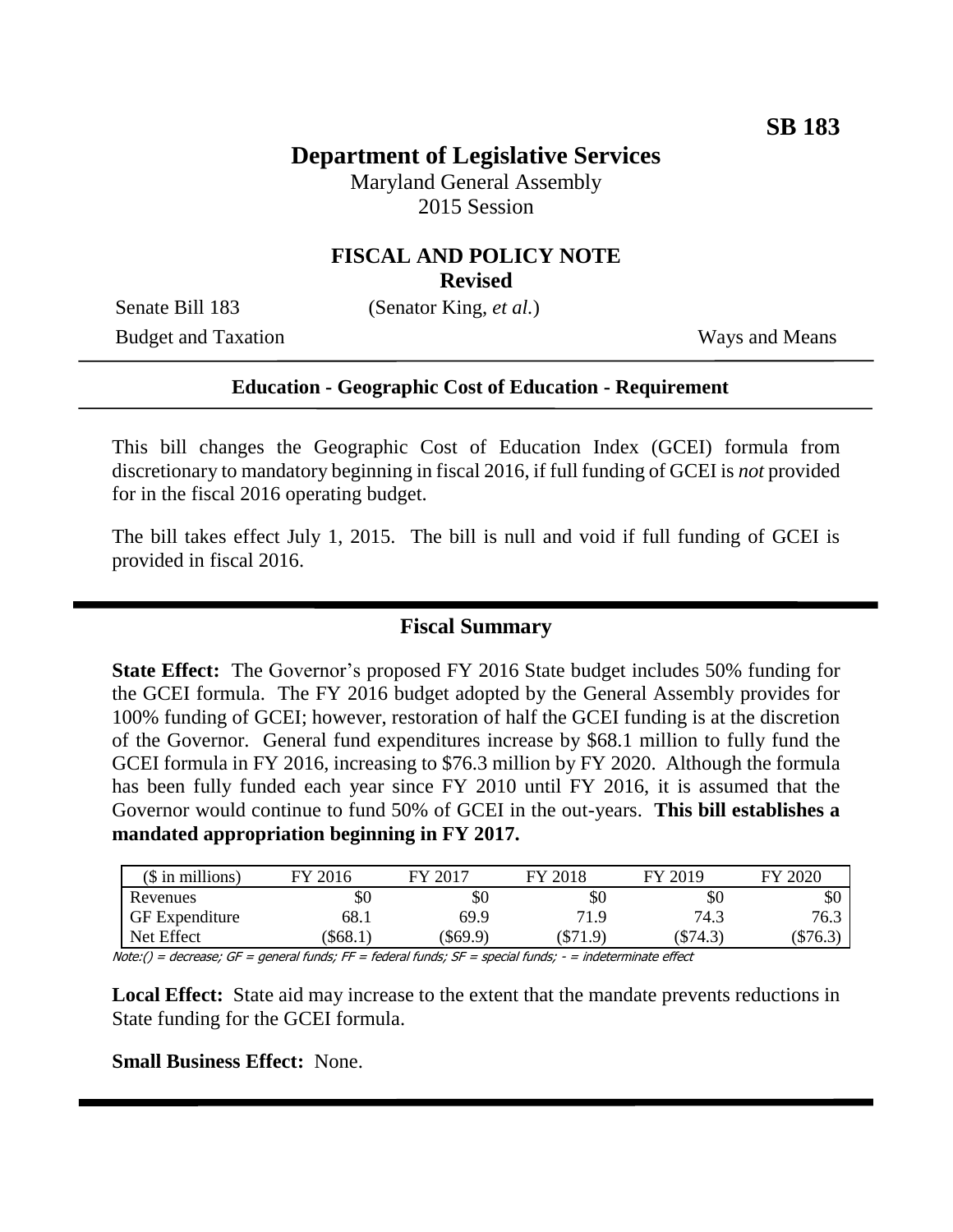## **Analysis**

**Current Law:** The GCEI formula is established in statute but is not mandated. The foundation program equals the annual per pupil foundation amount multiplied by a county's full-time equivalent enrollment. The GCEI formula multiplies the foundation program for each county by the county's predetermined adjustment factor (which for 11 counties is zero and for 13 counties is above this amount).

Article III, § 52 of the Maryland Constitution allows the General Assembly to enact a law to require the Governor to include funding in a future State budget. The law must be *enacted* before July 1 of the year before the fiscal year in which the mandate first applies, *i.e.*, before July 1, 2015, for the fiscal year beginning July 1, 2016 (fiscal 2017). (The effective date does not have to be before July 1.)

**Background:** GCEI is a discretionary component of the State aid formulas that provides additional funding to local school systems where educational resource costs are above the State average. Since funding for the program began in fiscal 2009, the State has provided funding through GCEI to 13 local school systems each year, and it has been fully funded each year since fiscal 2010. The Governor's proposed fiscal 2016 budget includes \$68.1 million for GCEI as shown in **Exhibit 1**. Proposed GCEI funding for each county is 50% of the total generated by the GCEI formula. Full funding of the formula totals \$136.2 million in fiscal 2016.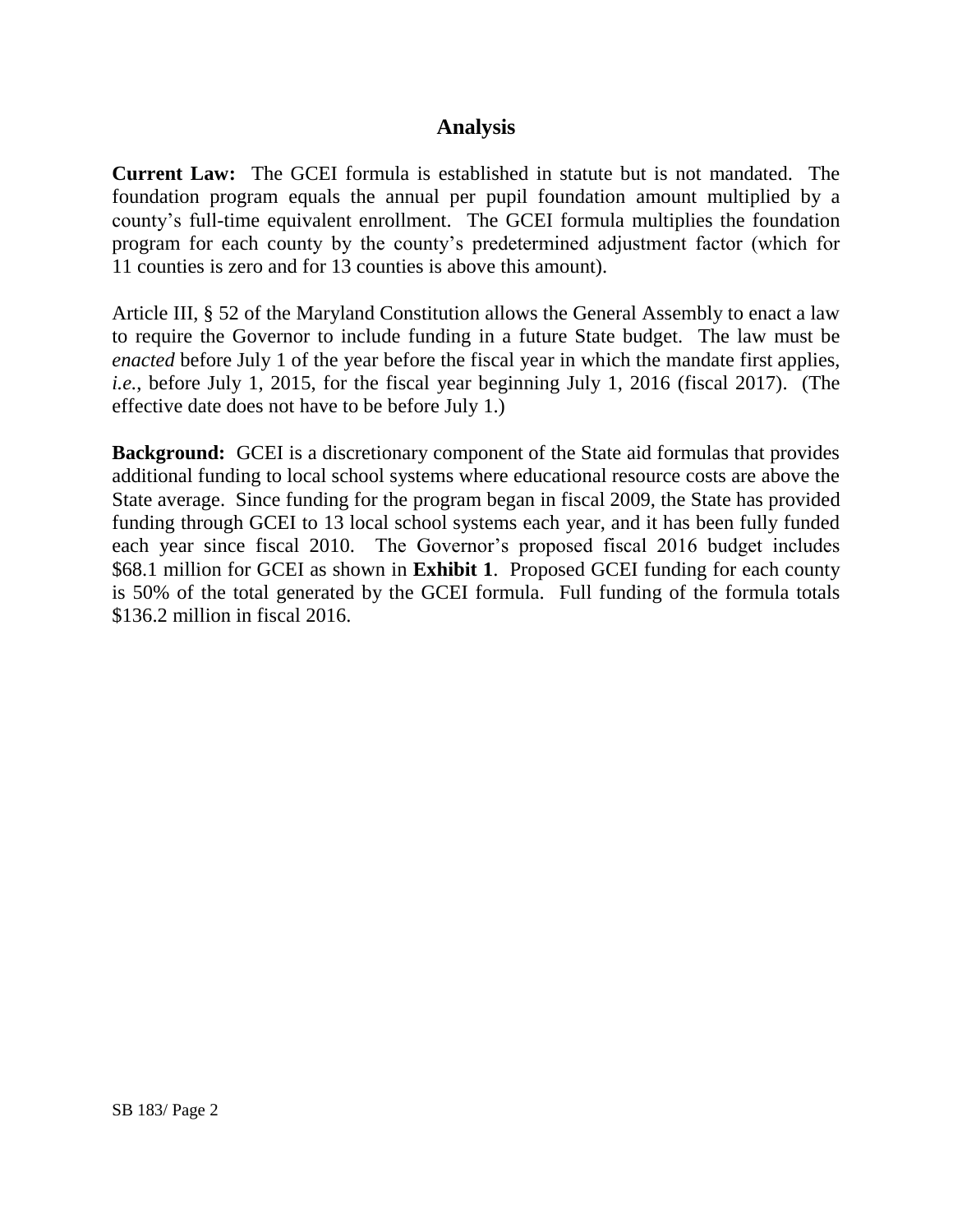| <b>Governor's Proposal</b> |                |                |  |  |
|----------------------------|----------------|----------------|--|--|
| County                     | 50% Funded     | 100% Funded    |  |  |
| Allegany                   | \$0            | \$0            |  |  |
| Anne Arundel               | 4,836,646      | 9,673,292      |  |  |
| <b>Baltimore City</b>      | 11,610,141     | 23,220,282     |  |  |
| <b>Baltimore</b>           | 2,945,833      | 5,891,665      |  |  |
| Calvert                    | 1,138,627      | 2,277,254      |  |  |
| Caroline                   | 0              | 0              |  |  |
| Carroll                    | 1,241,508      | 2,483,016      |  |  |
| Cecil                      | 0              | 0              |  |  |
| Charles                    | 1,767,220      | 3,534,440      |  |  |
| Dorchester                 |                | 0              |  |  |
| Frederick                  | 3,309,089      | 6,618,177      |  |  |
| Garrett                    | 0              | $\overline{0}$ |  |  |
| Harford                    | 0              | $\overline{0}$ |  |  |
| Howard                     | 2,736,808      | 5,473,615      |  |  |
| Kent                       | 68,497         | 136,994        |  |  |
| Montgomery                 | 17,744,167     | 35,488,334     |  |  |
| Prince George's            | 20,297,767     | 40,595,533     |  |  |
| Queen Anne's               | 286,002        | 572,003        |  |  |
| St. Mary's                 | 117,933        | 235,866        |  |  |
| Somerset                   | 0              | $\overline{0}$ |  |  |
| Talbot                     | $\overline{0}$ | $\overline{0}$ |  |  |
| Washington                 | $\overline{0}$ | $\overline{0}$ |  |  |
| Wicomico                   | 0              | $\overline{0}$ |  |  |
| Worcester                  | 0              | $\overline{0}$ |  |  |
| <b>Total</b>               | \$68,100,236   | \$136,200,471  |  |  |

# **Exhibit 1 GCEI Formula Funding Fiscal 2016**

The Bridge to Excellence in Public Schools Act (Chapter 288 of 2002) restructured the State's public school finance system and increased State aid to public schools by an estimated \$1.3 billion over six fiscal years (fiscal 2003-2008). Chapter 288 included language that required the development of a Maryland-specific GCEI that would be available to adjust State aid beginning in fiscal 2005. Chapter 288 did not, however, provide a specific formula or funding level for the cost adjustments, and as a result, language in the bill did not constitute a legal mandate for GCEI funding. Chapter 430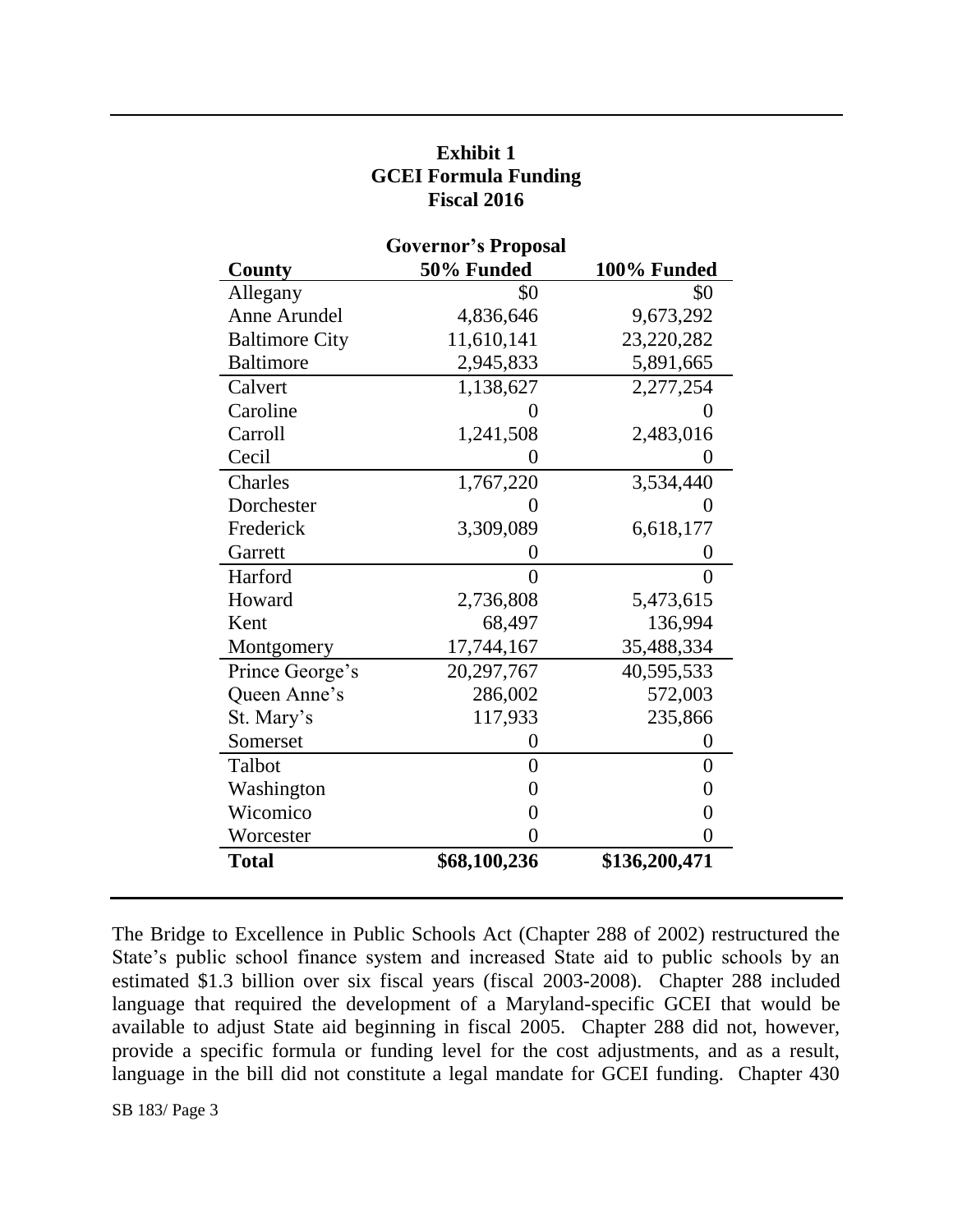of 2004 established a formula for GCEI, but unlike the rest of the major State aid programs, the formula was not mandated. The statutory GCEI formula phased in from fiscal 2006 to 2010, but the phase-in schedule was not followed. Instead, the formula received no funding through fiscal 2008 and was phased in at 30% in fiscal 2009 and 100% in each subsequent year.

The Maryland State Department of Education, in consultation with the Department of Budget and Management (DBM) and the Department of Legislative Services (DLS), must contract with a public or private entity to conduct a study of the adequacy of education funding in the State. The study began June 30, 2014, and is scheduled to be completed by December 1, 2016. In June 2014 the Maryland State Department of Education in collaboration with DLS and DBM awarded a contract to Augenblick, Palaich and Associates to complete the required reports. Chapter 1 of the 2012 first special session requires the GCEI formula to be updated using the most current methodology by September 1, 2016. The required update and a review of the GCEI methodology is part of the adequacy study. The formula was previously updated in 2009, but the statutory formula has not been altered to reflect the updated figures.

**State Expenditures:** General fund expenditures increase by \$68.1 million in fiscal 2016 to fully fund the formula, which is equivalent to the 50% of GCEI funding not included in the Governor's proposed fiscal 2016 budget. The fiscal 2016 budget adopted by the General Assembly provides for 100% funding for GCEI; however, the restoration of half of the funding is at the Governor's discretion. Under the bill, mandated funding of GCEI begins in fiscal 2017.

The Governor's budget forecast projects a 1.9% annual increase in State education aid through fiscal 2020, which suggests that the GCEI formula will remain at 50% funding during that time period. Therefore, it is assumed that GCEI will continue to be funded at the 50% level and general fund expenditures under the bill increase by the equivalent of 50% of the formula result, amounting to approximately \$69.9 million in fiscal 2017 and increasing to \$76.3 million by fiscal 2020.

## **Additional Information**

**Prior Introductions:** HB 114 of 2014 received a hearing in the House Ways and Means Committee, but no further action was taken. SB 958 of 2013 included a similar provision. The bill was referred to the Senate Rules Committee, and no further action was taken. Its cross file, HB 1474, received a hearing in the House Ways and Means Committee, but no further action was taken.

SB 183/ Page 4 **Cross File:** HB 215 (Delegate Luedtke, *et al.*) - Ways and Means.